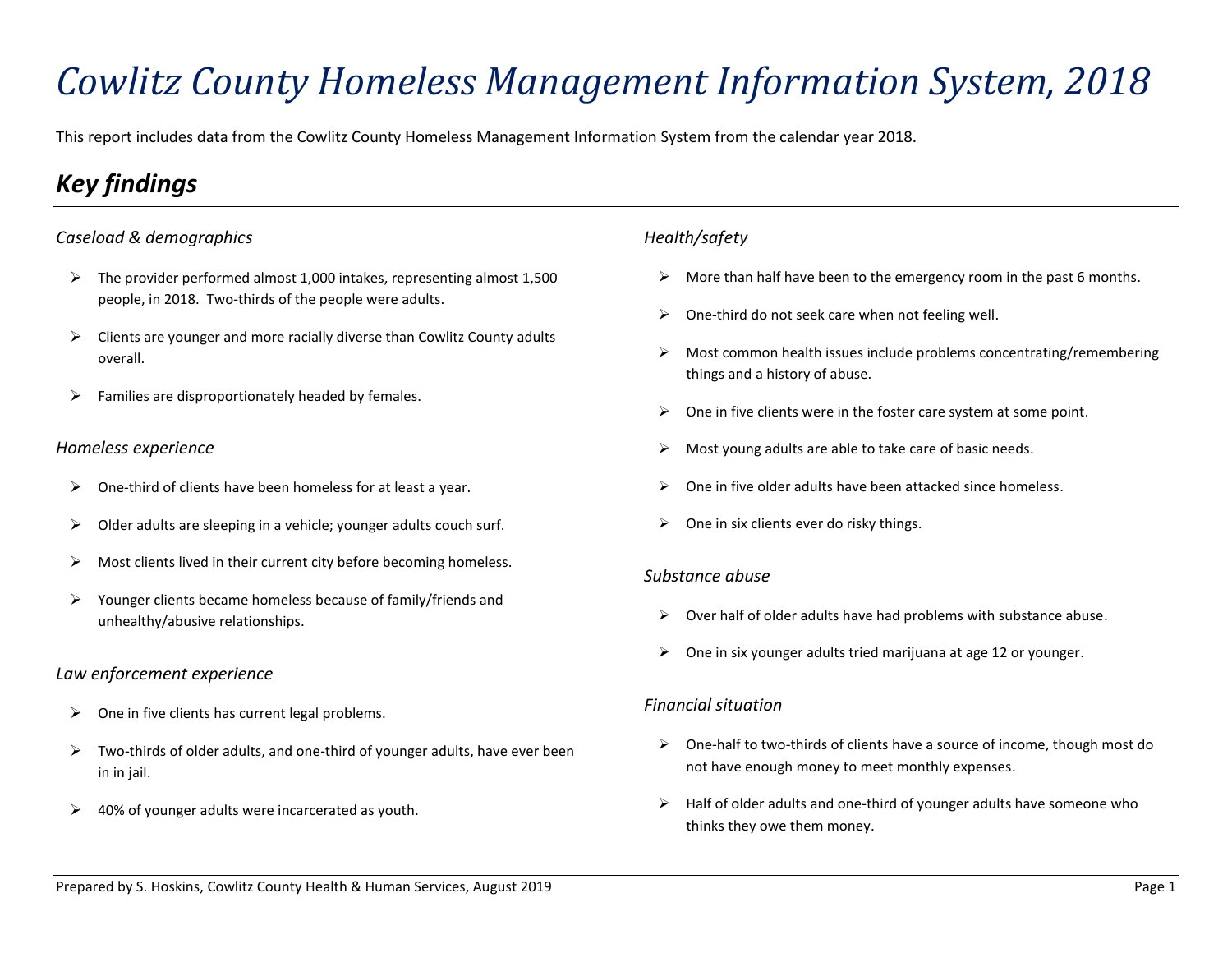# *Intake form*

| HMIS data are collected using one of four intake assessments, depending on the household's size     |                        | Young Adult (18-24)         | Adult (25+)     |
|-----------------------------------------------------------------------------------------------------|------------------------|-----------------------------|-----------------|
| and age of the primary adult. Individual adults are given the Transition-Age Youth (TAY) assessment | Single household       | <b>Transition-Age Youth</b> | Single          |
| if they are aged 18-24 and the Single Adult assessment if they are 25 years or older. Families are  | includes 1 adult       | (TAY)                       | Adult           |
| defined as one or more adults along with one or more children under the age of 18. These            | Family household       | Parenting                   |                 |
| households are given the Parenting Transition-Age Youth (PTAY) assessment if the head of            | includes 1+ adults and | <b>Transition-Age Youth</b> | <b>Families</b> |
| household is aged 18-24, and the Families assessment if the head of household is 25 years or older. | $1+$ children <18      | (PTAY)                      |                 |

# *Caseload*





A total of 982 intake assessments were done in 2018, for an average of 82 assessments each month. The highest number of intakes was in October, at 96, and the lowest was in February, at 57. The assessments represented a total of 1,015 adults and 450 children, for an overall total of 1,465 individuals. Families include children who will join the family once they are housed.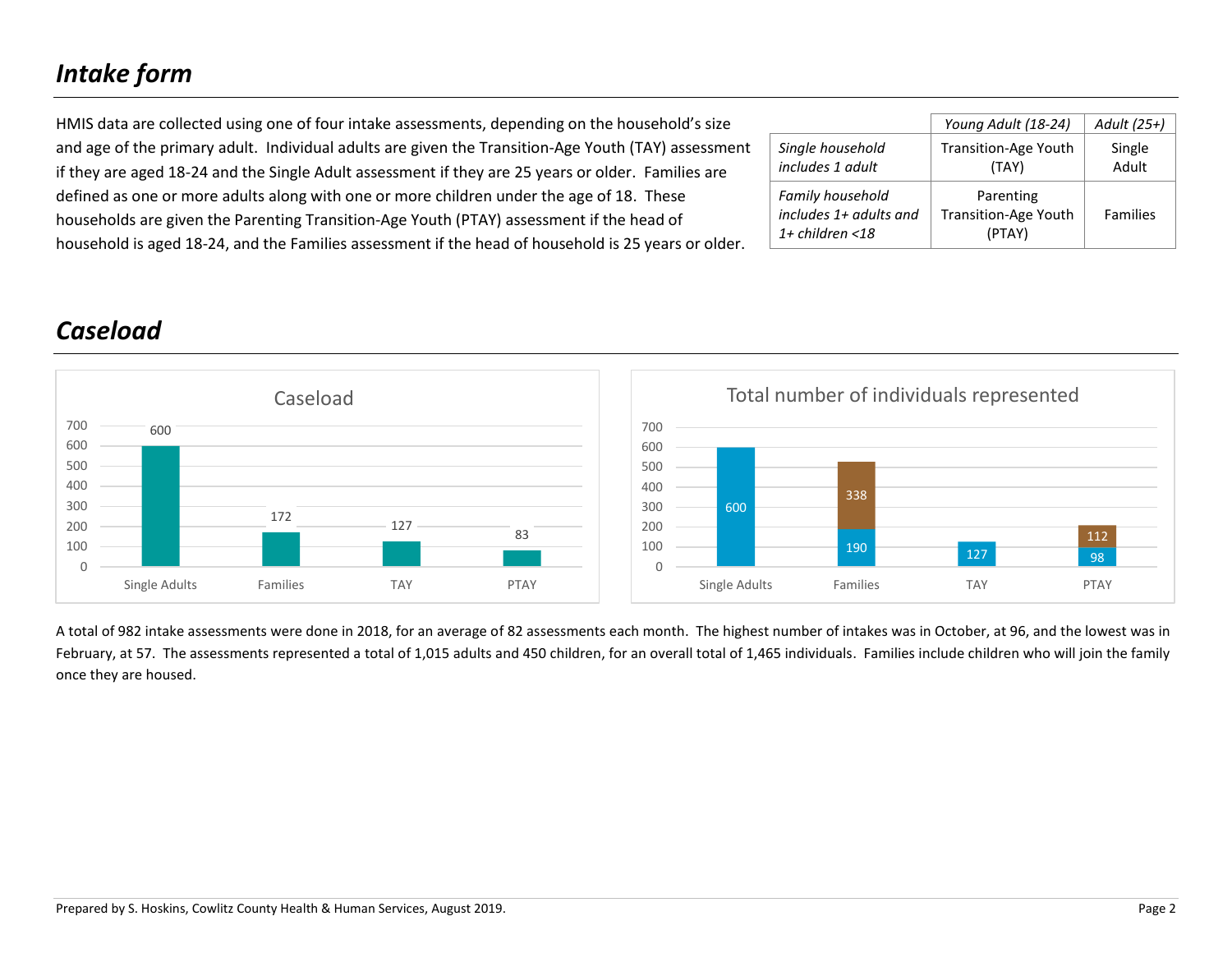## *Demographics*



Demographics were collected for individual adults as well as the heads of household for families and PTAYs. One-third of all clients/heads of household are under 30. The Families population is a little younger than Single Adults. Families and PTAY are mostly headed by females, while the Single Adult and TAY populations are approximately half male and half female. The majority (79%) of clients are non-Hispanic White, with younger clients being more diverse (i.e. lower percentage of population that is N-H White).

These HMIS clients can be compared with the overall adult population in Cowlitz County using census data. The client population is younger than Cowlitz County adults overall this is most pronounced in the 50+ age group. Half of Cowlitz County adults are aged 50 or older, compared with only one-quarter of clients. Half of Cowlitz County adults are female, which is consistent with our Single Adult and TAY clients. However, families and PTAYs are disproportionately headed by females. This is consistent with what we know about poverty rates among single parent families headed by females. HMIS clients are more racially & ethnically diverse than the overall adult population in Cowlitz County; 87% of Cowlitz County adults are non-Hispanic White, compared with 79% of the client population.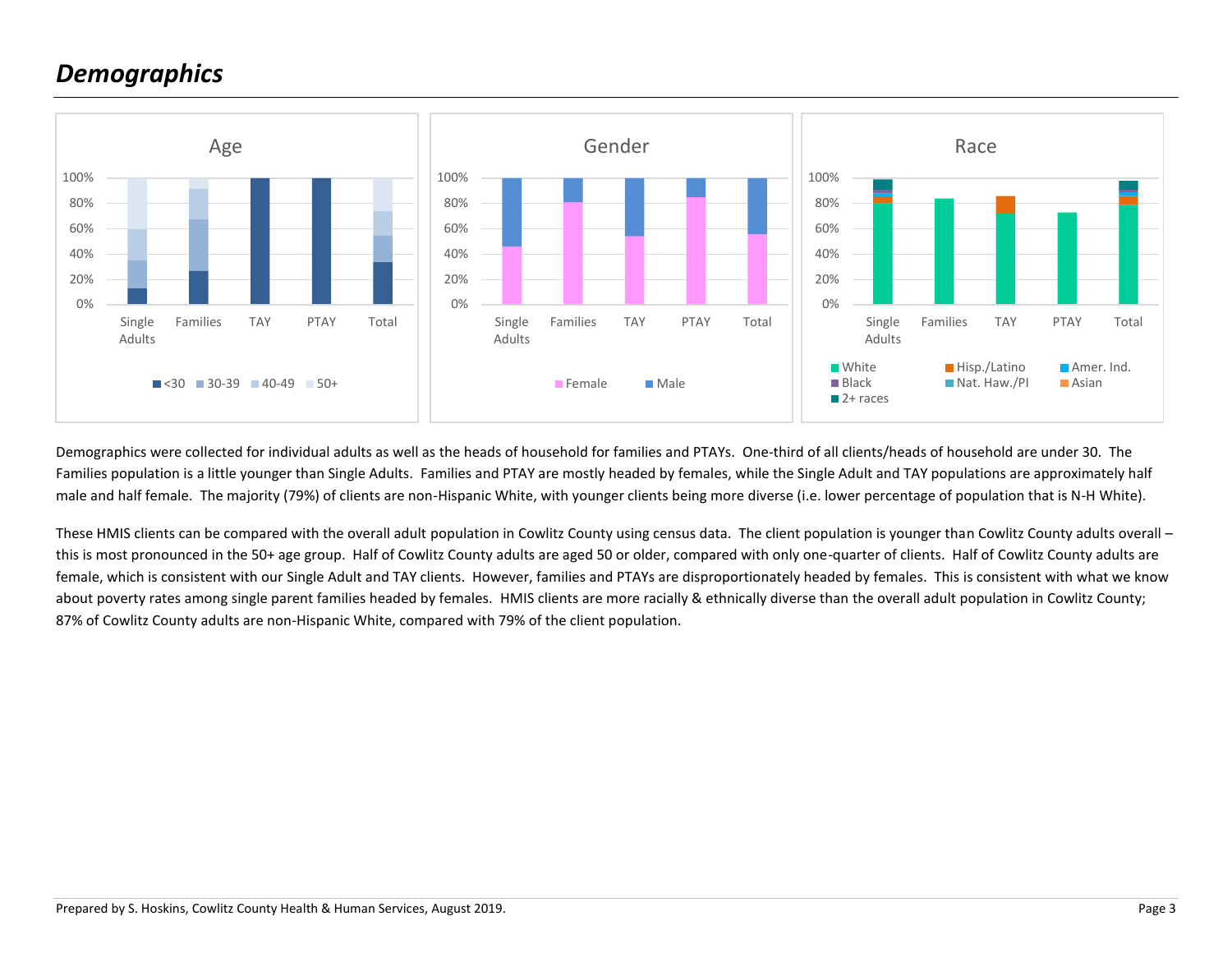### *Homeless experience*

Almost half of TAY and PTAY were homeless two or more times in the past three years. About onethird of Single Adults and Families were housed and homeless again two or more times in the past three years. One-third of TAY and PTAY have not had stable housing for at least one year, and about one-third of Single Adults and Families have been in shelters or on the streets for at least a year. About 60% of clients lived in their current city before becoming homeless. About two-thirds of TAY and PTAY sleep on a friend/family's couch most often, while about half of Single Adults and Families report sleeping in a vehicle most often.





TAYs and PTAYs were asked about the cause of their current lack of stable housing and reasons why they may have trouble maintaining housing. Family and friends were the most commonly cited reason why these clients do not currently have stable housing, with about half reporting this reason. Mental health issues were cited as the most common reason that clients have trouble maintaining housing, though this was only cited by 13% of clients.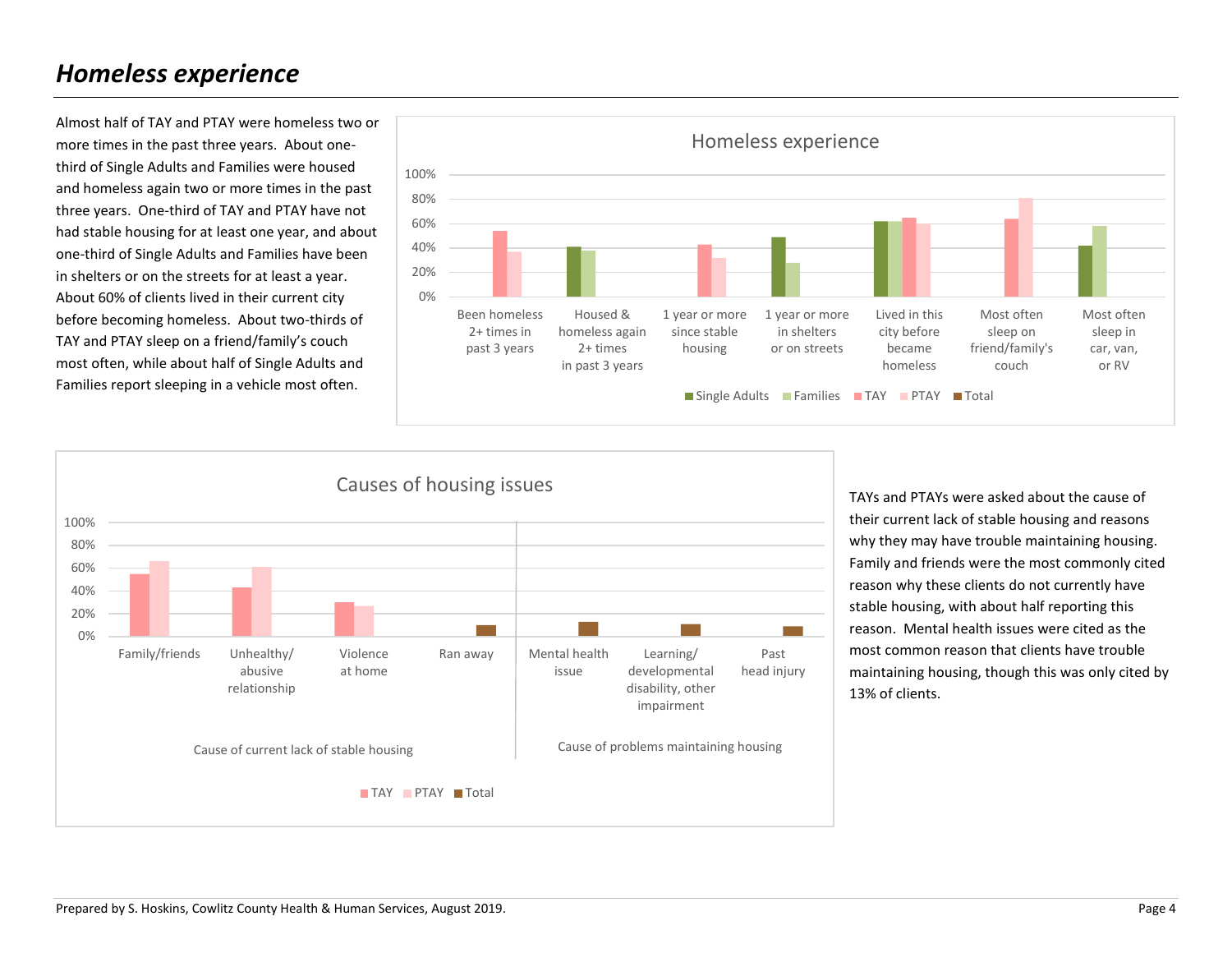## *Law enforcement & health system experience*

Clients were asked about their experience with law enforcement. About 40% of TAYs and PTAYs were incarcerated when they were younger than eighteen. About 20% of all clients have ever been in prison. About two-thirds of Single Adults and Families (heads of household), and one-third of TAYs and PTAYs, have ever been in jail. About 20% of clients have some sort of legal stuff going on right now where they could be locked up or pay fines.

Clients were asked about their experience with the health system. When asked about themselves and/or any family members in the past six months, about 15% have been hospitalized as an inpatient, 15% have used a crisis services, and 15% have taken an ambulance to the hospital. About half have been to the emergency room. When asked about themselves and/or family members in general,



about one-third of Single Adults and Families report going to the emergency room for mental health reasons. One-third to one-half of clients report that they and/or family members do not usually seek healthcare when they are not feeling well, and about 20% usually go to the hospital.

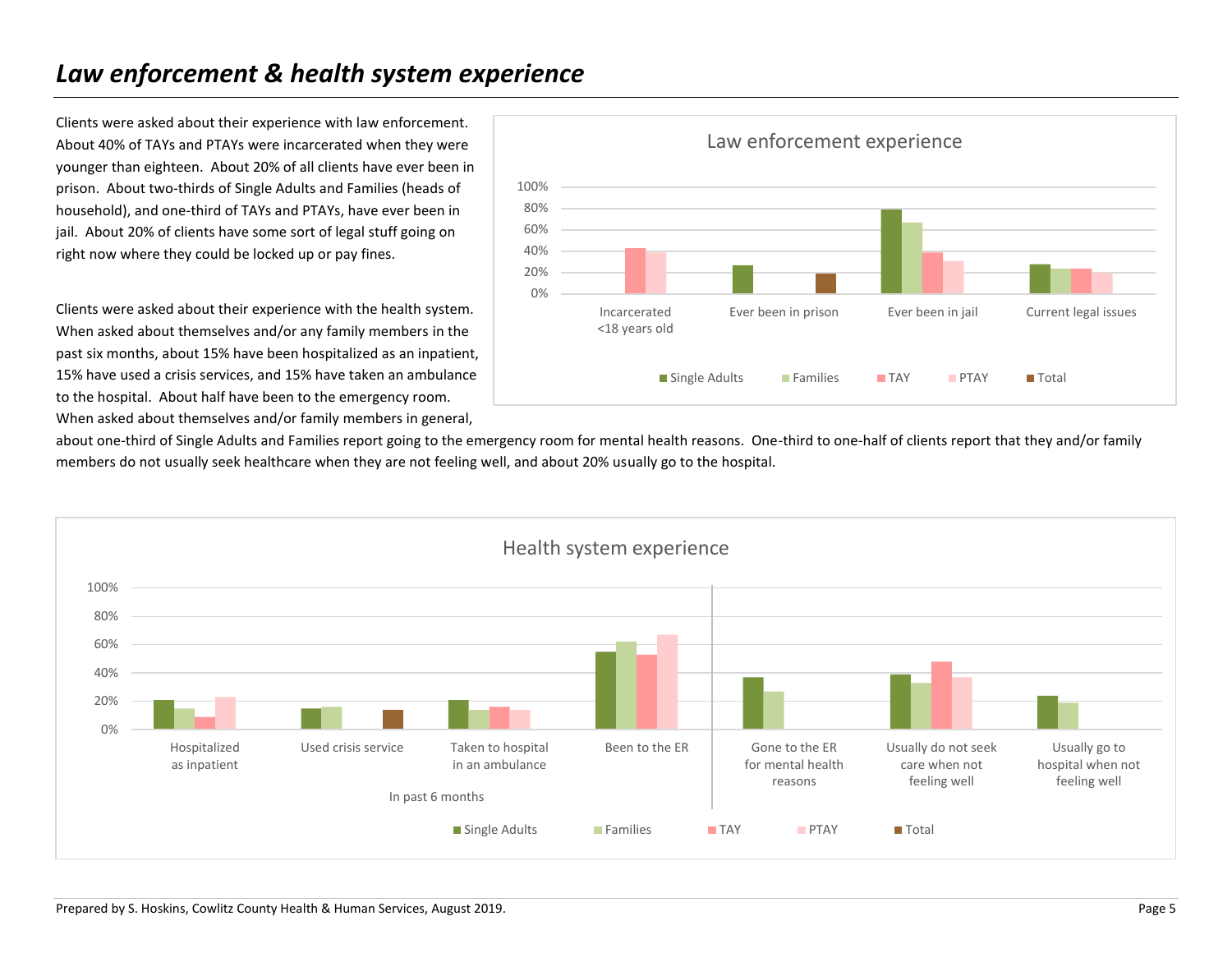# *Client & family health*

Single Adults and Families were asked about health & psychosocial conditions that they and/or their family members have. Problems concentrating & remembering things was the most common issue, with three-quarters of respondents responding this. Other common issues included a history of abuse (about half), having a learning or developmental disability (almost half), history of serious brain injury/trauma (about one-third), and heart problems (about one-third). About 20% of TAYs and PTAYs have some sort of chronic health issues with their internal organs. About 20% of clients have ever been in foster care. About one in ten Families/PTAYs currently have a pregnant family member. The majority (91%) of TAYs and PTAYs are able to take care of their basic needs like bathing and getting food.

Clients were also asked about their health, safety, and wellbeing. About one-quarter of clients report having been attacked or beaten up since becoming homeless. About 15% have threatened to harm themselves or others in the past year, and about 15% have been forced or tricked to do things they don't want to. Almost 20% have done risky things, like exchange sex for money, run drugs for someone, have unprotected sex with someone they don't really know, share a needle, etc. About one-third of clients have planned activities each day that bring them happiness and fulfillment. About one-third have people in their life that take their money, cigarettes, drugs/alcohol, or get them to do things they really don't want to.

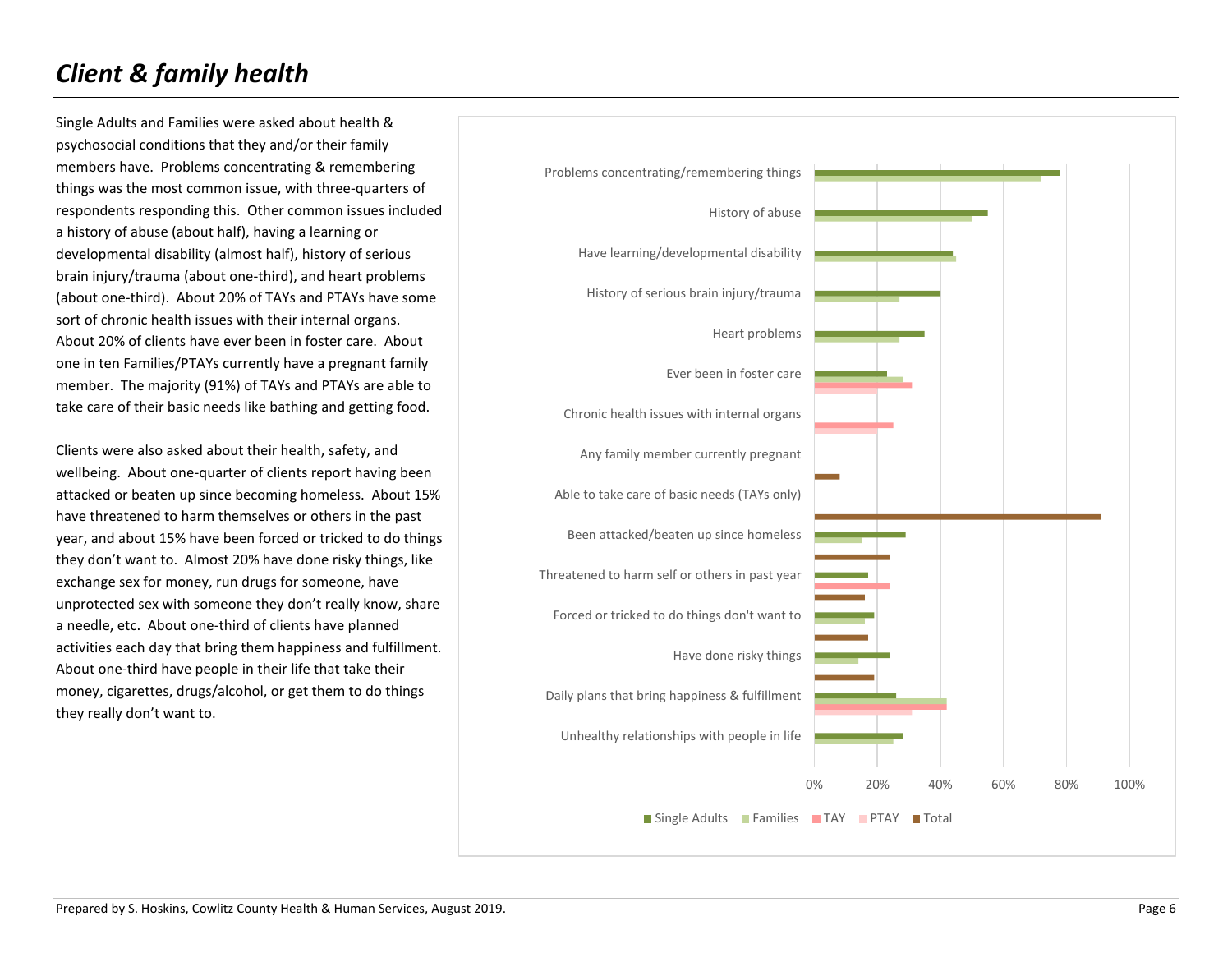## *Substance abuse*

Clients were asked about their experience with substance abuse. About 20% of TAYs and PTAYs report trying marijuana at age 12 or younger. When asked about themselves or any family members, 15% of Single Adults and Families heads of household report consuming alcohol and/or drugs every day in the past month. About one in ten report using injection drugs in the past 6 months, and over half report having had problems with substance abuse at some point in their lives.



# *Financial situation*

Clients were asked about their financial situation. About half of Single Adults and Families, and one-third of TAYs and PTAYs, report that they have someone who thinks they owe them money. About 15% of Single Adults and Families report having enough money for monthly expenses. About half of Single Adults and TAYs, and three-quarters of Families and PTAYs, report having a regular source of income.

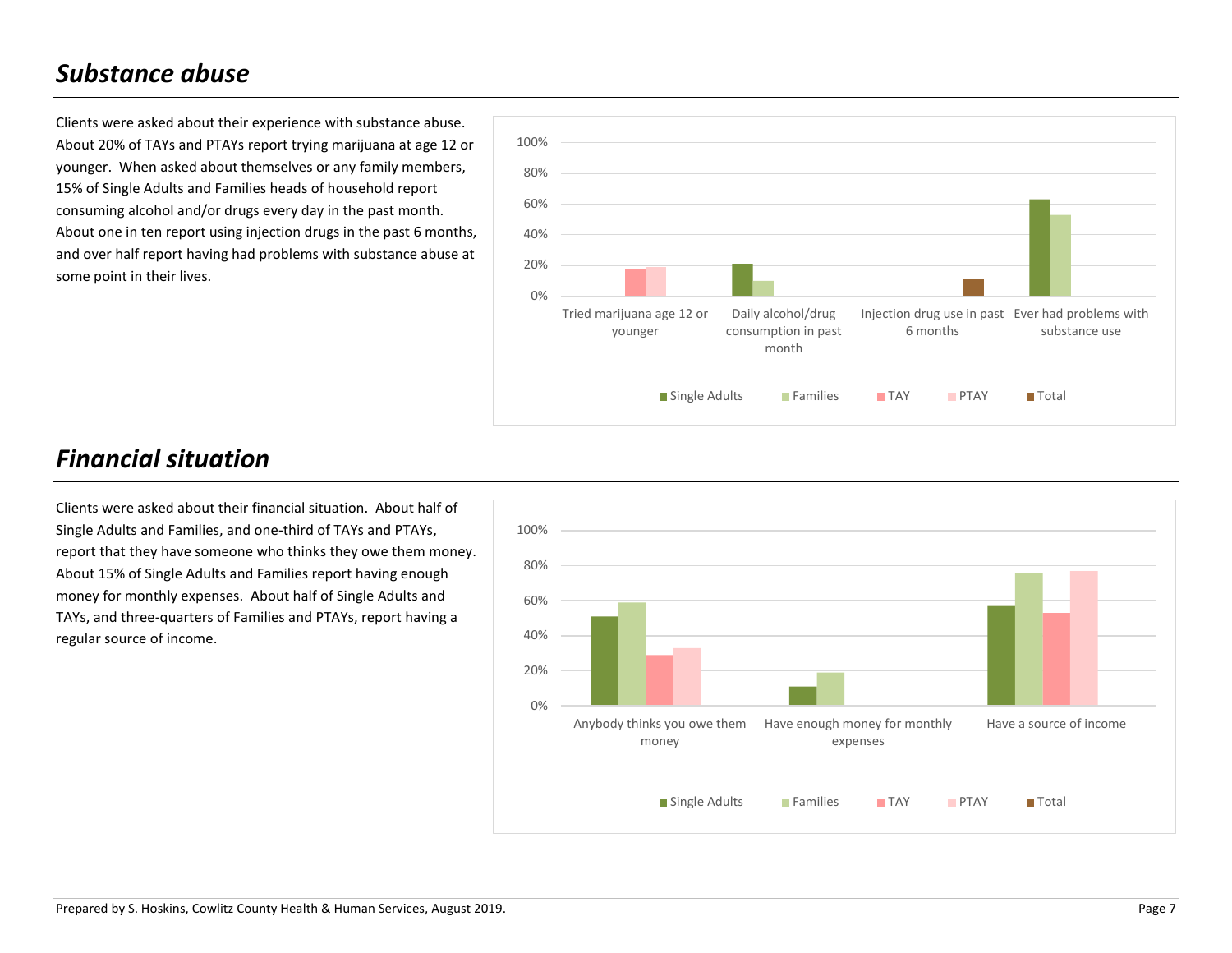## *Notes*

Transition-Age Youth are aged 18-24; Single Adults are aged 25 or older. Blank table cells indicate that the question wasn't asked, or the response option wasn't provided, for this population. Table totals are not calculated for questions asked of only one group. One assessment represents one Single Adult, one Transition-Age Youth, one Family, or one family unit headed by a Parenting Transition-Age Youth.

Abbreviations/symbols used in this report:

- SA Single Adults
- TAY Transition-Age Youth
- PTAY Parenting Transition-Age Youth
- HOH Head of Household
- percent isn't calculated because the numerator or inverse of the numerator is <10
- Supr. figure is ≥10 but is suppressed to protect confidentiality of adjacent cells

### *Data sources*

The Homeless Management Information System (HMIS) collects data on individuals interacting with homeless agencies in Washington State. This report includes data for Cowlitz County individuals that were given the VI-SPDAT assessment, a tool used to assess an individual's level of risk and prioritize assistance, through the Coordinated Entry program in 2018. This report includes data from the "VI-SPDAT Prescreen for Single Adults [v1]," "VI-F-SPDAT Prescreen for Families [V1]," "Cowlitz Family Youth Vulnerability Assessment," and "VI-Y-SPDAT Prescreen for Transition Age Youth" assessments.

Cowlitz County adult population estimates: U.S. Census Bureau, 2013-2017 American Community Survey 5-Year Estimates.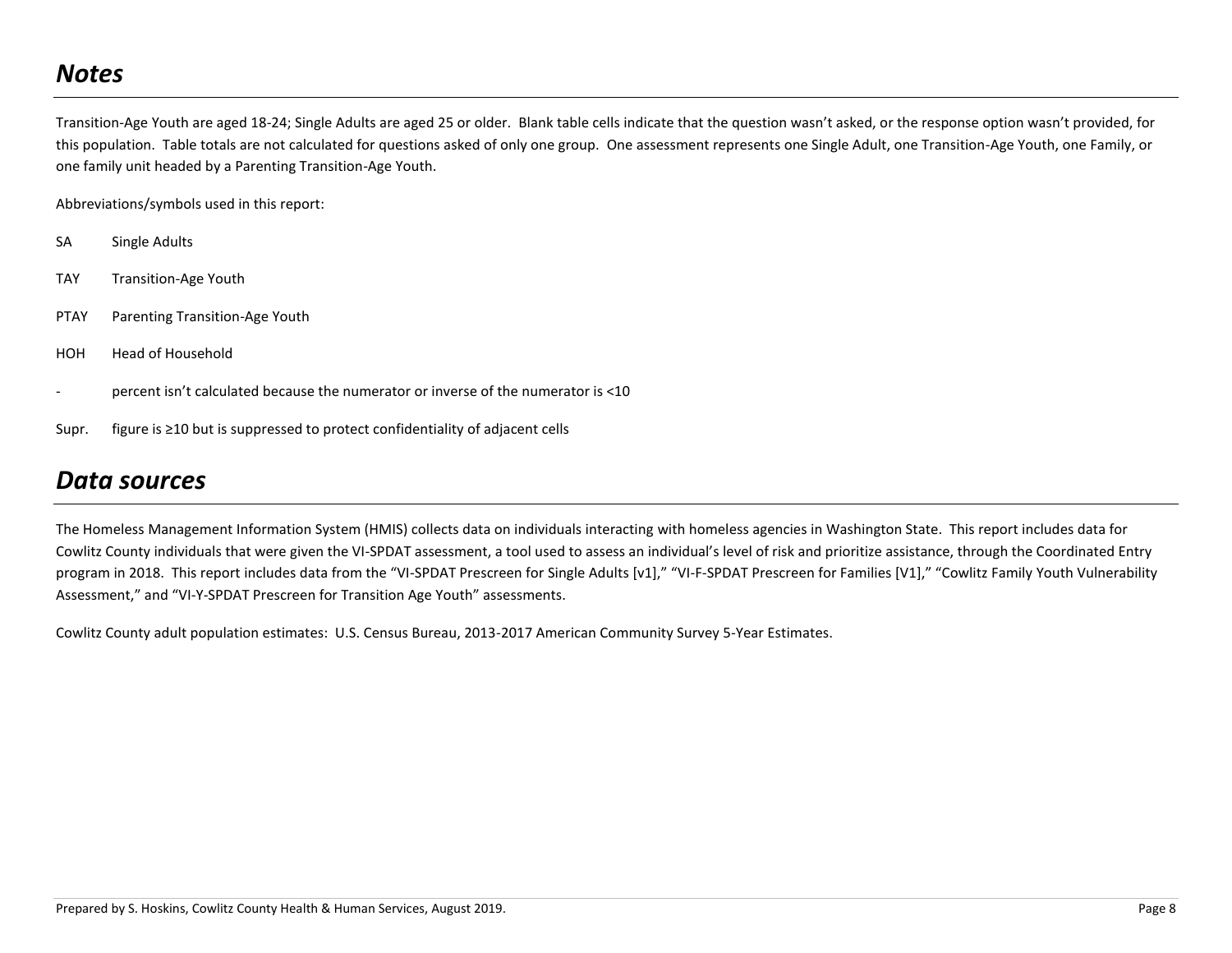### **CASELOAD**

|                                |                 |      | <b>Single Adults</b> |      | <b>Families</b> | <b>TAY</b> |                           |      | <b>PTAY</b>               |      | <b>Total</b> |
|--------------------------------|-----------------|------|----------------------|------|-----------------|------------|---------------------------|------|---------------------------|------|--------------|
| Indicator                      |                 | %    | $\mathsf N$          | $\%$ | ${\sf N}$       | $\%$       | $\boldsymbol{\mathsf{N}}$ | $\%$ | $\boldsymbol{\mathsf{N}}$ | $\%$ | N            |
| Total number of<br>assessments |                 |      | 600                  |      | 172             |            | 127                       |      | 83                        |      | 982          |
| Total number of                | Adults          | 100% | 600                  | 36%  | 190             | 100%       | 127                       | 47%  | 98                        | 69%  | 1,015        |
| individuals represented*       | Children        |      |                      | 64%  | 338             |            |                           | 53%  | 112                       | 31%  | 450          |
|                                | Total           | 100% | 600                  | 100% | 528             | 100%       | 127                       | 100% | 210                       | 100% | 1,465        |
| Intake month                   | January         |      | 53                   |      | 15              |            | 17                        |      | 10                        | 9.7% | 95           |
|                                | February        |      | 32                   |      | $<10$           |            | 10                        |      | $<10$                     | 5.8% | 57           |
|                                | March           |      | 46                   |      | Supr.           |            | 15                        |      | $<10$                     | 8.1% | 80           |
|                                | April           |      | 65                   |      | $<$ 10          |            | 13                        |      | $<10$                     | 9.6% | 94           |
|                                | May             |      | 59                   |      | 17              |            | $<10$                     |      | ${<}10$                   | 9.4% | 92           |
|                                | June            |      | 55                   |      | $17\,$          |            | $<$ 10                    |      | ${<}10$                   | 8.5% | 83           |
|                                | July            |      | 54                   |      | 15              |            | 10                        |      | 12                        | 9.3% | 91           |
|                                | August          |      | 51                   |      | 20              |            | $<10$                     |      | Supr.                     | 9.1% | 89           |
|                                | September       |      | 42                   |      | 14              |            | $<10$                     |      | ${<}10$                   | 6.5% | 64           |
|                                | October         |      | 53                   |      | 21              |            | Supr.                     |      | $<10$                     | 9.8% | 96           |
|                                | November        |      | 45                   |      | 16              |            | $<$ 10                    |      | ${<}10$                   | 7.5% | 74           |
|                                | December        |      | 45                   |      | ${<}10$         |            | $<10$                     |      | $<10$                     | 6.8% | 67           |
|                                | Monthly average |      | 50                   |      | 14              |            | 11                        |      | 7                         |      | 82           |

\*Includes children who will join household once housed.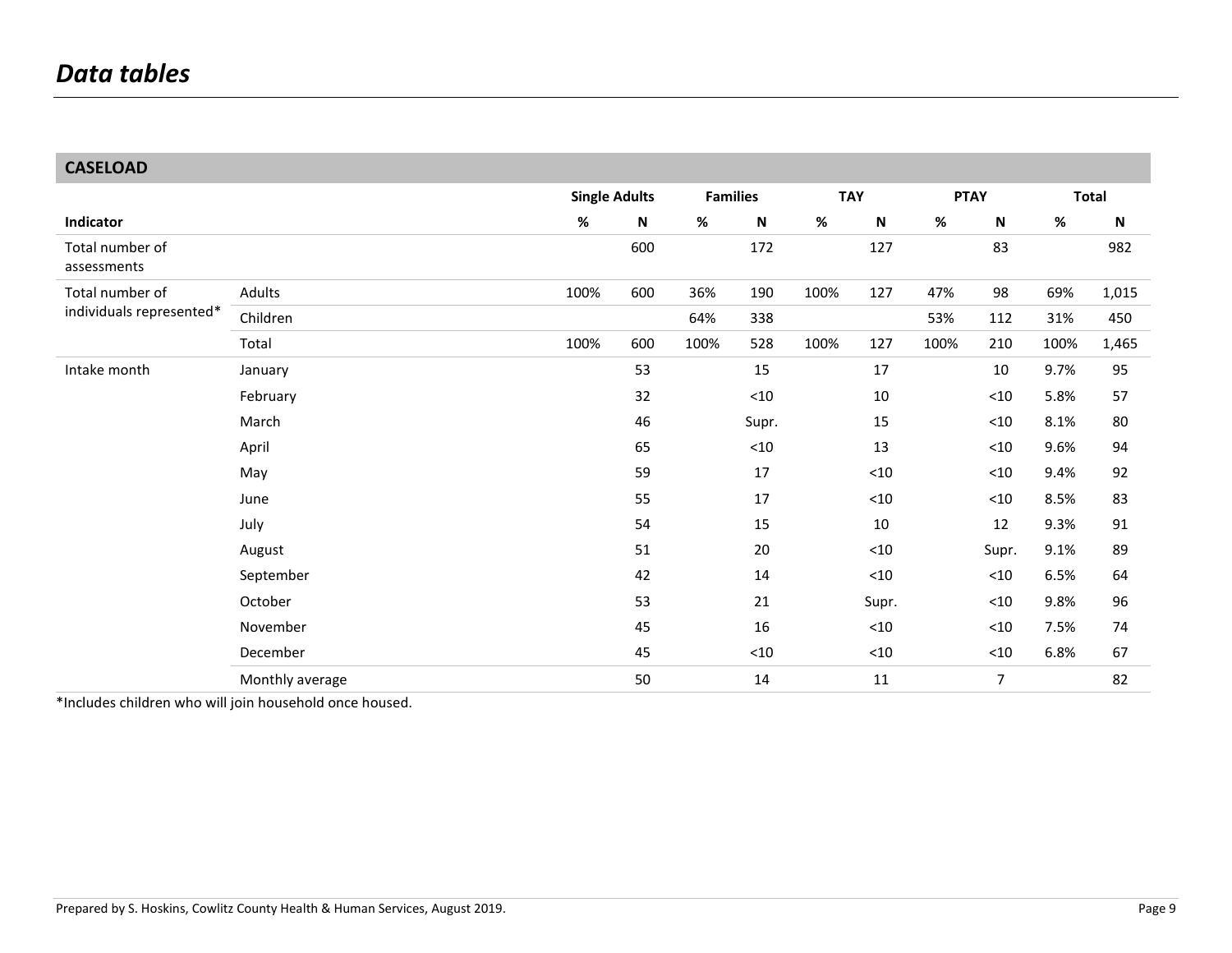| <b>DEMOGRAPHICS<sup>+</sup></b> |                                            |                          |                      |                          |                 |                          |        |                          |             |                          |              |
|---------------------------------|--------------------------------------------|--------------------------|----------------------|--------------------------|-----------------|--------------------------|--------|--------------------------|-------------|--------------------------|--------------|
|                                 |                                            |                          | <b>Single Adults</b> |                          | <b>Families</b> | <b>TAY</b>               |        |                          | <b>PTAY</b> |                          | <b>Total</b> |
|                                 |                                            | $\%$                     | N                    | %                        | N               | $\%$                     | N      | %                        | $\mathbf N$ | $\%$                     | N            |
| Age                             | $30$                                       | 13%                      | 79                   | 27%                      | 47              | 100%                     | 127    | 100%                     | 83          | 34%                      | 336          |
|                                 | 30-39                                      | 22%                      | 134                  | 41%                      | 71              | 0%                       | 0      | 0%                       | 0           | 21%                      | 205          |
|                                 | 40-49                                      | 25%                      | 148                  | 24%                      | 41              | 0%                       | 0      | 0%                       | 0           | 19%                      | 189          |
|                                 | $50+$                                      | 40%                      | 239                  | 8%                       | 13              | 0%                       | 0      | 0%                       | 0           | 26%                      | 252          |
| Gender*                         | Female                                     | 46%                      | 262                  | 81%                      | 130             | 54%                      | 64     | 85%                      | 67          | 56%                      | 523          |
|                                 | Male                                       | 54%                      | 307                  | 19%                      | 31              | 46%                      | 54     | 15%                      | 12          | 44%                      | 404          |
| Race/ethnicity                  | White N-H                                  | 80%                      | 448                  | 84%                      | 133             | 72%                      | 88     | 73%                      | 58          | 79%                      | 727          |
|                                 | Hispanic/Latino                            | 5%                       | 26                   | $\overline{\phantom{a}}$ | $<$ 10          | 14%                      | 17     | $\overline{\phantom{a}}$ | Supr.       | 7%                       | 62           |
|                                 | American Indian/Alaska Native N-H          | 3%                       | 18                   | $\overline{\phantom{a}}$ | $<$ 10          | $\overline{\phantom{a}}$ | $<10$  | $\overline{\phantom{a}}$ | $<$ 10      | 3%                       | 27           |
|                                 | Black/African American N-H                 | 3%                       | 14                   | $\overline{\phantom{a}}$ | $<$ 10          | $\overline{\phantom{a}}$ | $<$ 10 | $\overline{\phantom{a}}$ | $<$ 10      | 2%                       | 22           |
|                                 | Native Hawaiian/Other Pacific Islander N-H | $\overline{\phantom{a}}$ | $<10$                | $\overline{\phantom{a}}$ | $<$ 10          | $\overline{\phantom{a}}$ | < 10   | $\overline{\phantom{a}}$ | $<$ 10      | $\overline{\phantom{a}}$ | Supr.        |
|                                 | Asian N-H                                  | $\overline{\phantom{a}}$ | $<10$                | $-$                      | $<$ 10          | $\overline{\phantom{a}}$ | < 10   | $\overline{\phantom{a}}$ | $<$ 10      | $\overline{\phantom{0}}$ | $<$ 10       |
|                                 | Multiple Races N-H                         | 8%                       | 47                   | $\overline{\phantom{a}}$ | $<$ 10          | $\overline{\phantom{a}}$ | $<$ 10 | $\overline{\phantom{a}}$ | $<$ 10      | 7%                       | 65           |
| Client is a veteran             |                                            | $\overline{\phantom{a}}$ | Supr.                | $\overline{\phantom{a}}$ | $<$ 10          | $\blacksquare$           | $<10$  |                          |             | 4%                       | 36           |

<sup>+</sup>Demographics for Families and PTAYs are for the HOH.

\*Gender data exclude trans and gender nonconforming because of small numbers.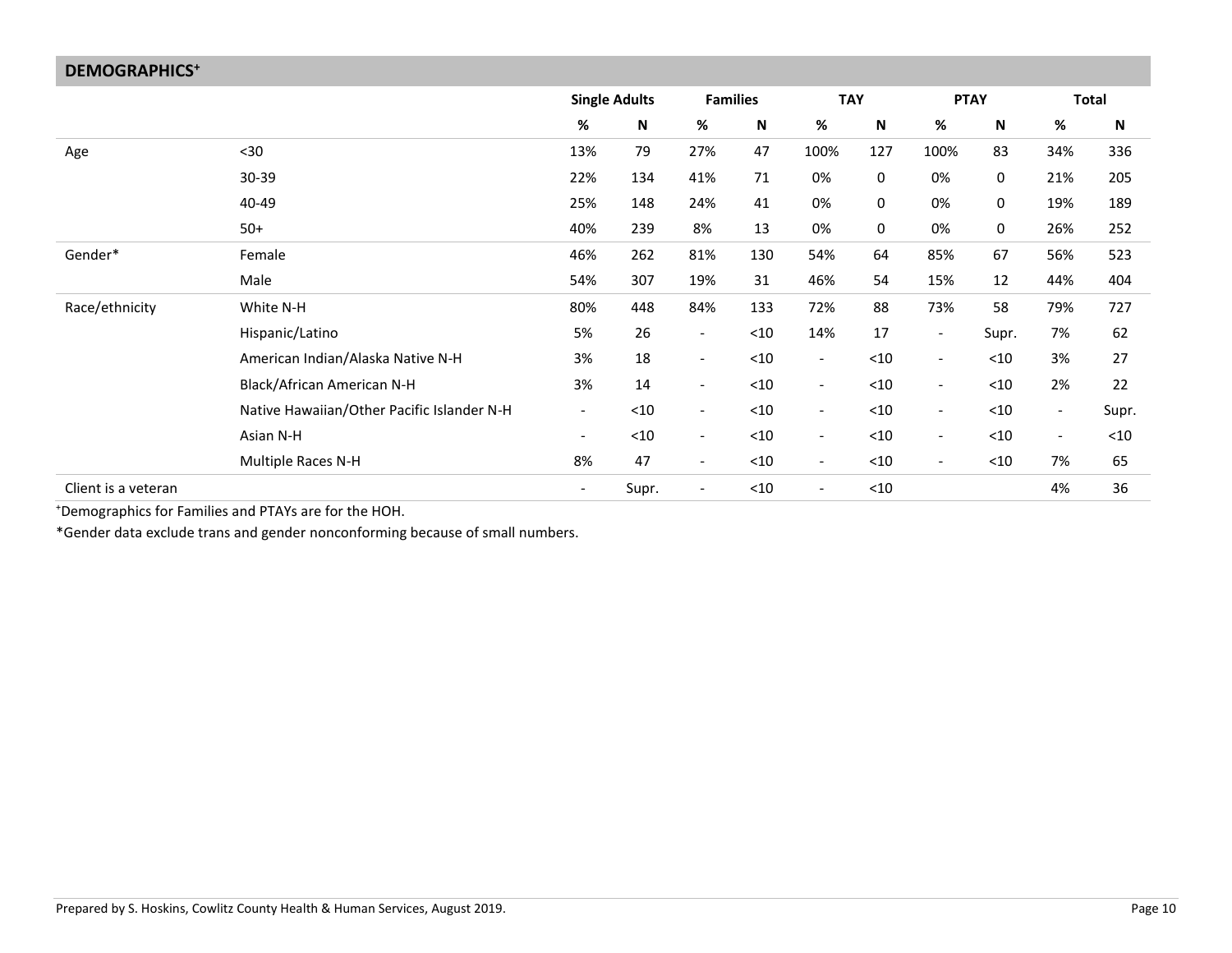### **HOUSEHOLD CHARACTERISTICS**

|                                                    |                                                                                              | <b>Single Adults</b> |   |                          | <b>Families</b> |      | <b>TAY</b> | <b>PTAY</b>              |        | <b>Total</b>             |      |
|----------------------------------------------------|----------------------------------------------------------------------------------------------|----------------------|---|--------------------------|-----------------|------|------------|--------------------------|--------|--------------------------|------|
| Indicator                                          |                                                                                              | %                    | N | %                        | N               | $\%$ | N          | %                        | N      | %                        | N    |
| Is there a secondary head of household             |                                                                                              |                      |   | $\blacksquare$           | Supr.           |      |            | $\overline{\phantom{a}}$ | $<$ 10 | 10%                      | 26   |
| Number of children                                 | 1 Child                                                                                      |                      |   | 45%                      | 77              |      |            |                          |        |                          |      |
| currently with head of<br>household, or believe    | 2 Children                                                                                   |                      |   | 27%                      | 47              |      |            |                          |        |                          |      |
| will join when get                                 | 3 Children                                                                                   |                      |   | 20%                      | 34              |      |            |                          |        |                          |      |
| housed                                             | 4+ Children                                                                                  |                      |   | 8%                       | 14              |      |            |                          |        |                          |      |
| Number of children<br>currently with head of       | 1 Child                                                                                      |                      |   |                          |                 |      |            | 69%                      | 55     |                          |      |
| household*                                         | 2+ Children                                                                                  |                      |   |                          |                 |      |            | 31%                      | 25     |                          |      |
|                                                    | Children spend 2+ hours per day when parent doesn't know where they are                      |                      |   | $\overline{a}$           | < 10            |      |            | $\overline{\phantom{a}}$ | $<10$  | $\overline{\phantom{a}}$ | < 10 |
| for bedtime, cleaning, shopping, etc.              | Children do adult tasks on most days, including getting other children ready                 |                      |   |                          | Supr.           |      |            |                          | $<$ 10 | 10%                      | 25   |
| Total number of times<br>adults in the family have | 0 times                                                                                      |                      |   | 41%                      | 71              |      |            | 51%                      | 42     | 44%                      | 113  |
| changed in past year                               | 1 time                                                                                       |                      |   | 26%                      | 45              |      |            | 36%                      | 30     | 29%                      | 75   |
| (new relationship,<br>prison, etc)                 | 2+ times                                                                                     |                      |   | 33%                      | 56              |      |            | 13%                      | 11     | 26%                      | 67   |
|                                                    | Children have been separated or returned to family in past year                              |                      |   | $\blacksquare$           | Supr.           |      |            | $\overline{\phantom{a}}$ | < 10   | 27%                      | 68   |
| attending                                          | School-age children not enrolled in school or missing more days than                         |                      |   |                          | Supr.           |      |            |                          | $<$ 10 | 12%                      | 31   |
| family member or friend                            | Children currently or in past 6 months separated from parent to live with                    |                      |   | $\overline{\phantom{a}}$ | Supr.           |      |            | $\overline{\phantom{a}}$ | $<$ 10 | 23%                      | 58   |
| even if resolved                                   | Any involvement of Child Protective Services with family in past 6 months,                   |                      |   |                          | Supr.           |      |            |                          | $<$ 10 | 20%                      | 51   |
|                                                    | Involvement with family court, currently or in past 6 months                                 |                      |   | $\overline{\phantom{a}}$ | Supr.           |      |            | $\overline{\phantom{a}}$ | $<10$  | 7%                       | 17   |
|                                                    | * TI DIT ANG Canadda ay ang talagang ang ang ang mga badada ay ang ang ang ang mga banyang d |                      |   |                          |                 |      |            |                          |        |                          |      |

\*7 PTAY families anticipate one more child joining when they are housed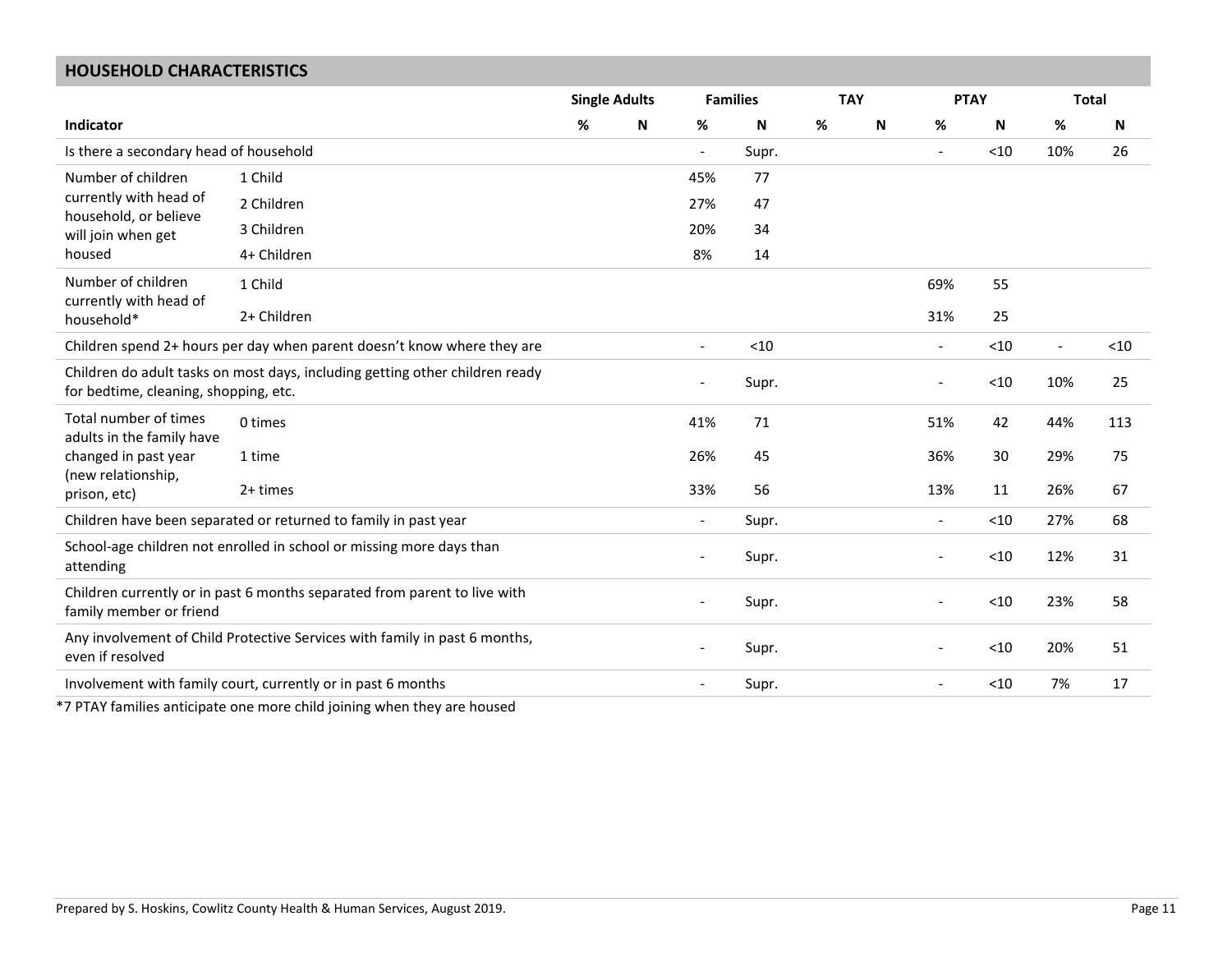#### **HOMELESS EXPERIENCE Single Adults Families TAY PTAY Total Indicator % N % N % N % N % N** Total length of time in shelters or on the streets\* Less than a week 10% 60 18% 30 12% 90 1 week - 3 months 22% 134 27% 47 24% 181 3 - 6 months 7% 43 15% 25 9% 68 6 months to 1 year 11% 68 12% 20 11% 88 1 - 2 years 14% 82 16% 28 14% 110 2 years or more 35% 210 12% 21 30% 231 Time since lived in permanent stable housing<sup>+</sup> Less than 3 months 35% 45 32% 26 34% 71 3 months - 1 year 22% 28 36% 29 27% 57 1 year or more 43% 54 32% 26 38% 80 Times been housed and then homeless again in past 3 years\* 0 times 31% 188 35% 60 32% 248 1 time 28% 167 27% 46 28% 213 2 times 17% 101 18% 30 17% 131 3 times 5% 30 6% 11 5% 5% 41 4+ times 19% 19% 111 14% 24 18% 18% 18% 135 Times been homeless in past 3 years<sup>+</sup> 0 times 11% 16% 13 13% 27 1 time 35% 44 47% 39 40% 83 2-3 times 32% 41 19% 16 27% 57 4+ times 22% 28 18% 15 20% 43 Where sleep most often (SA/Family response options)\* Car, Van or RV 42% 249 58% 99 45% 348 Other 21% 124 16% 27 20% 151 Shelter 5% 31 17% 29 8% 60 Street, Sidewalk or Doorway 33% 196 10% 17 28% 213 Where sleep most often (TAY/PTAY response options)<sup>+</sup> Couch surfing 64% 81 81% 67 71% 148 Other 36% 19% 16 29% 61

\*For families, asked of HOH and family

+For PTAY, asked of HOH only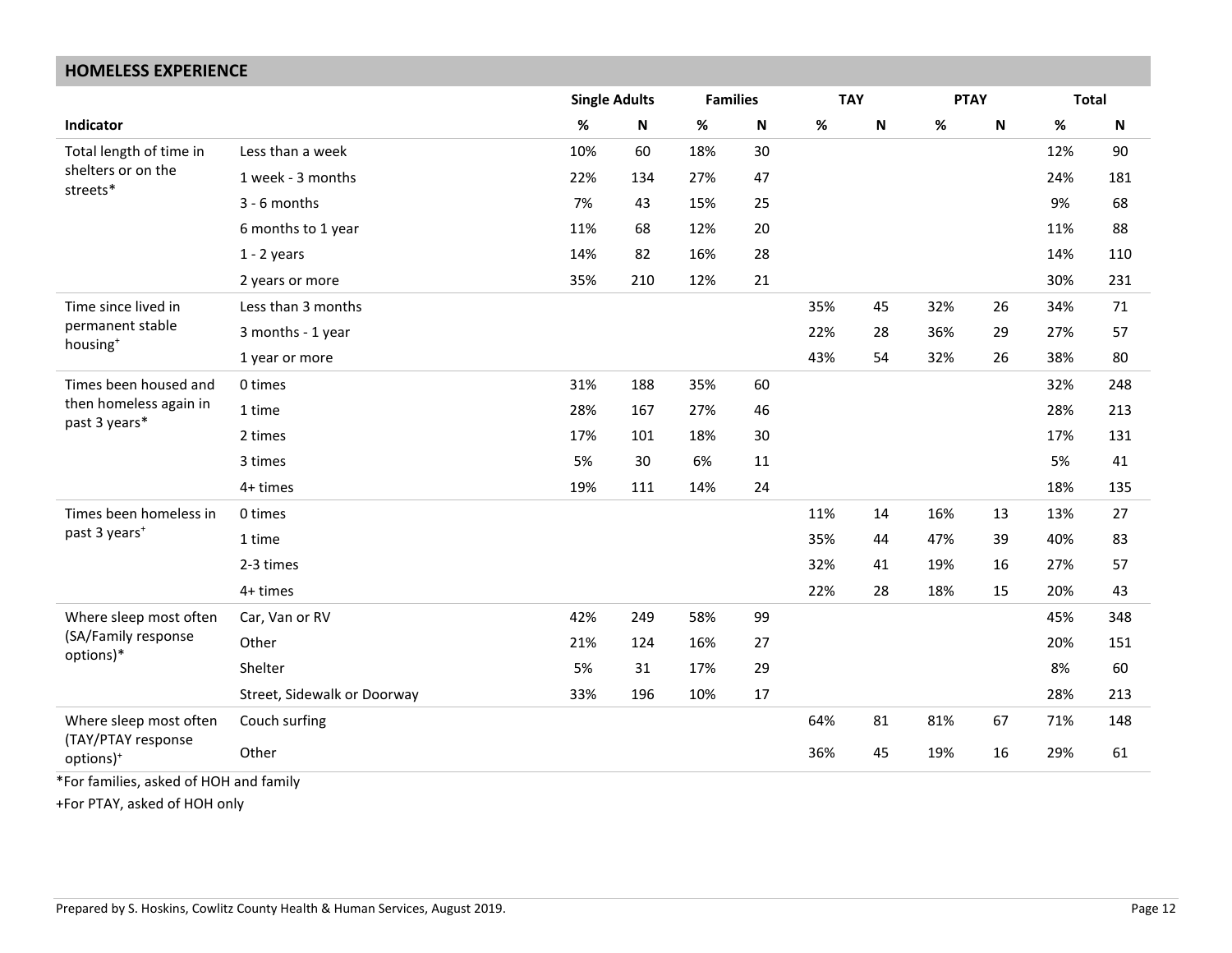| <b>HUIVIELESS EXPERIENCE (CONTINUED)</b>               |                                                                          |     |                      |     |                 |                          |            |                          |        |                          |              |
|--------------------------------------------------------|--------------------------------------------------------------------------|-----|----------------------|-----|-----------------|--------------------------|------------|--------------------------|--------|--------------------------|--------------|
|                                                        |                                                                          |     | <b>Single Adults</b> |     | <b>Families</b> |                          | <b>TAY</b> | <b>PTAY</b>              |        |                          | <b>Total</b> |
| <b>Indicator</b>                                       |                                                                          | %   | N                    | %   | N               | $\%$                     | N          | %                        | N      | %                        | N            |
| Where lived before                                     | This city                                                                | 62% | 373                  | 62% | 107             | 65%                      | 83         | 60%                      | 50     | 62%                      | 613          |
| became homeless <sup>^</sup>                           | This region or other part of state                                       | 19% | 115                  | 17% | 30              | 16%                      | 20         | 18%                      | 15     | 18%                      | 180          |
|                                                        | Somewhere else                                                           | 19% | 112                  | 20% | 35              | 19%                      | 24         | 22%                      | 18     | 19%                      | 189          |
| Cause of current lack of<br>stable housing (select all | Family or friends caused you to become<br>homeless                       |     |                      |     |                 | 55%                      | 70         | 66%                      | 55     | 60%                      | 125          |
| that apply) $#$                                        | Unhealthy or abusive relationship, at home or<br>elsewhere               |     |                      |     |                 | 43%                      | 55         | 61%                      | 51     | 50%                      | 106          |
|                                                        | Violence at home between family members                                  |     |                      |     |                 | 30%                      | 38         | 27%                      | 22     | 29%                      | 60           |
|                                                        | Ran away from family home, a group home, or<br>foster home               |     |                      |     |                 | $\overline{\phantom{a}}$ | Supr.      | $\overline{\phantom{a}}$ | $<$ 10 | 10%                      | 22           |
|                                                        | Difference in religious/cultural beliefs between<br>parents or guardians |     |                      |     |                 |                          | < 10       |                          | $<$ 10 | $\overline{\phantom{a}}$ | Supr.        |
|                                                        | Conflicts around gender identity or sexual<br>orientation                |     |                      |     |                 | $\overline{\phantom{a}}$ | $<10$      | $\overline{\phantom{a}}$ | $<$ 10 | $\overline{\phantom{0}}$ | $<$ 10       |
| Kicked out or trouble                                  | Mental health issue                                                      |     |                      |     |                 |                          | Supr.      |                          | $<$ 10 | 13%                      | 28           |
| maintaining housing<br>because of#                     | Learning disability, developmental disability, or<br>other impairment    |     |                      |     |                 | $\overline{\phantom{a}}$ | Supr.      | $\overline{a}$           | $10$   | 11%                      | 23           |
|                                                        | Past head injury                                                         |     |                      |     |                 | $\overline{\phantom{a}}$ | Supr.      |                          | $<$ 10 | 9%                       | 19           |
| Families & PTAY asked of HOH only                      |                                                                          |     |                      |     |                 |                          |            |                          |        |                          |              |

### **HOMELESS EXPERIENCE (continued)**

#PTAY asked of HOH only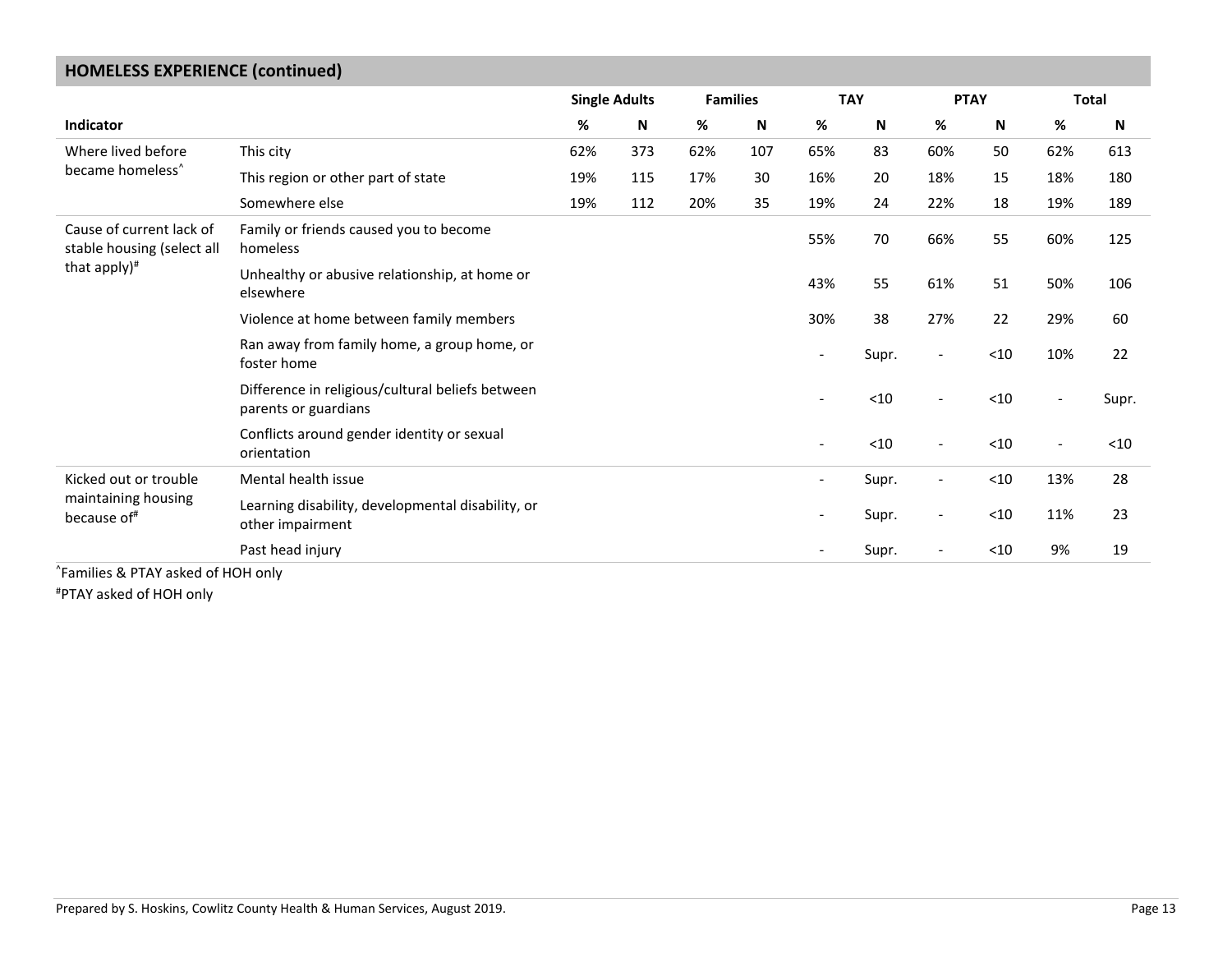| <b>LAW ENFORCEMENT EXPERIENCE</b>              |                                                                                                                                                          |     |                      |                          |                 |                          |            |                          |      |     |              |
|------------------------------------------------|----------------------------------------------------------------------------------------------------------------------------------------------------------|-----|----------------------|--------------------------|-----------------|--------------------------|------------|--------------------------|------|-----|--------------|
|                                                |                                                                                                                                                          |     | <b>Single Adults</b> |                          | <b>Families</b> |                          | <b>TAY</b> | <b>PTAY</b>              |      |     | <b>Total</b> |
| <b>Indicator</b>                               |                                                                                                                                                          | %   | N                    | %                        | N               | %                        | N          | %                        | N    | %   | N            |
|                                                | Legal stuff going on right now that could be locked up or pay fines <sup>+#</sup>                                                                        | 28% | 167                  | 24%                      | 42              | 24%                      | 30         | 20%                      | 17   | 26% | 256          |
| Ever been in <sup>&amp;</sup>                  | Jail                                                                                                                                                     | 79% | 473                  | 67%                      | 114             | 39%                      | 49         | 31%                      | 26   | 67% | 662          |
|                                                | Prison                                                                                                                                                   | 27% | 161                  | $\overline{\phantom{a}}$ | Supr.           | $\overline{\phantom{a}}$ | $<$ 10     | $\overline{\phantom{a}}$ | $10$ | 19% | 191          |
| Incarcerated when younger than 18 <sup>®</sup> |                                                                                                                                                          |     |                      |                          |                 | 43%                      | 54         | 39%                      | 32   | 41% | 86           |
| In past 6 months                               | Had an interaction with the police <sup>+</sup>                                                                                                          | 51% | 307                  | 44%                      | 76              |                          |            |                          |      | 50% | 383          |
|                                                | Talked to police because witnessed a crime,<br>were the victim of a crime, alleged perpetrator<br>of a crime or police said must move along <sup>®</sup> |     |                      |                          |                 | 55%                      | 70         | 29%                      | 24   | 45% | 94           |
|                                                | Stayed in a holding cell, jail, or prison, whether<br>short-, medium-, or long-term <sup>@</sup>                                                         |     |                      |                          |                 | $\sim$                   | Supr.      | $\overline{\phantom{a}}$ | $10$ | 14% | 30           |
|                                                | *Families asked about HOH or any member of the family                                                                                                    |     |                      |                          |                 |                          |            |                          |      |     |              |

& Families & PTAY asked about HOH only.

@PTAY asked about HOH only

#TAY & PTAY includes "or make it more difficult to rent a place to live"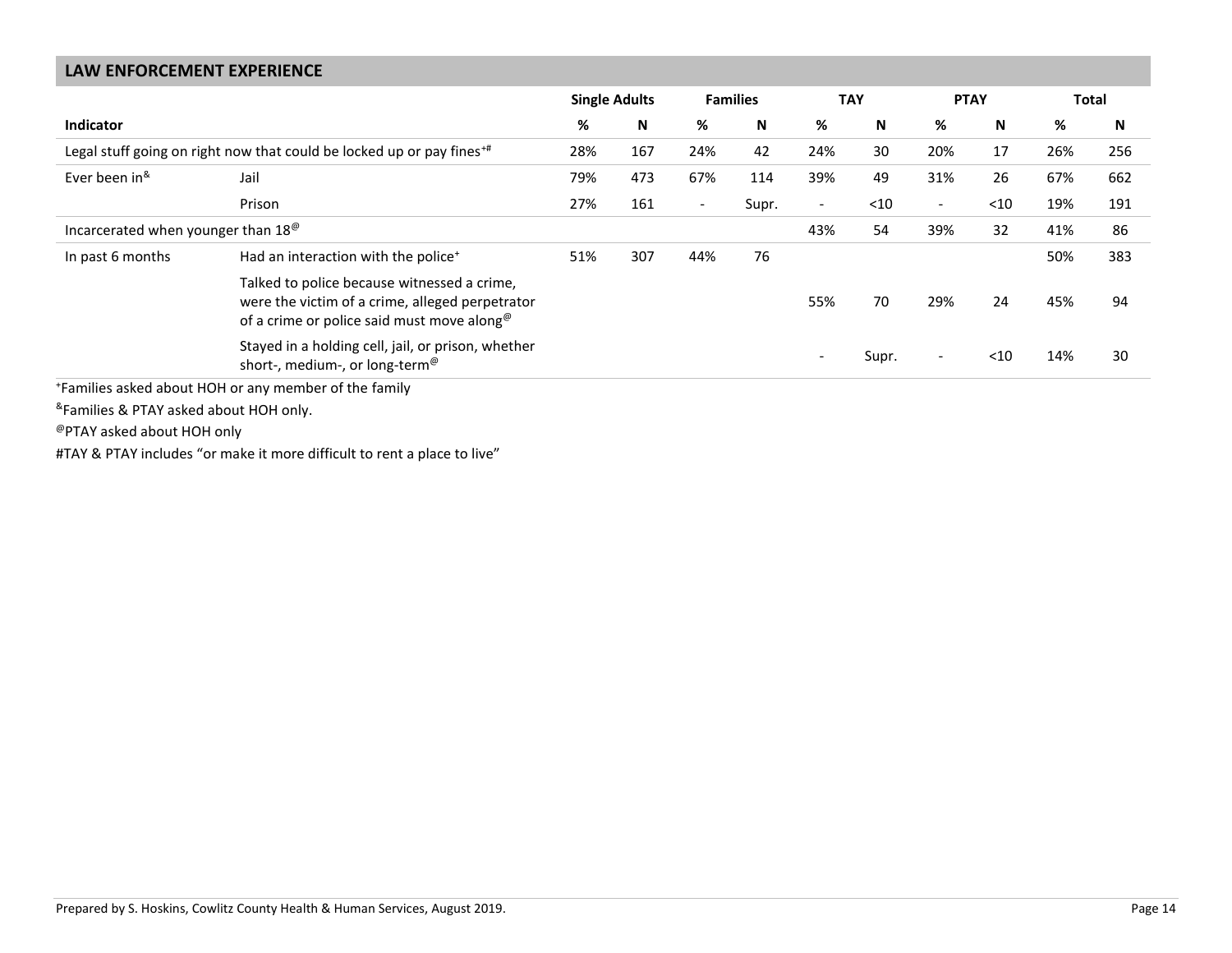### **HEALTH SYSTEM EXPERIENCE**

|                                                                               |                                                                                                                                        |                          | <b>Single Adults</b> | <b>Families</b>          |       |                          | <b>TAY</b> |                          | <b>PTAY</b>               | <b>Total</b>             |        |
|-------------------------------------------------------------------------------|----------------------------------------------------------------------------------------------------------------------------------------|--------------------------|----------------------|--------------------------|-------|--------------------------|------------|--------------------------|---------------------------|--------------------------|--------|
| Indicator                                                                     |                                                                                                                                        | %                        | N                    | $\%$                     | Ν     | %                        | N          | $\%$                     | $\boldsymbol{\mathsf{N}}$ | $\%$                     | N      |
| In past 6 months* <sup>@</sup>                                                | Been to emergency room                                                                                                                 | 55%                      | 329                  | 62%                      | 106   | 53%                      | 67         | 67%                      | 56                        | 57%                      | 558    |
|                                                                               | Taken to the hospital in an ambulance                                                                                                  | 21%                      | 125                  | 14%                      | 24    | 16%                      | 20         | 14%                      | 12                        | 18%                      | 181    |
|                                                                               | Used a crisis service, including distress centers<br>or suicide prevention hotlines                                                    | 15%                      | 92                   | 16%                      | 27    | $\overline{\phantom{a}}$ | Supr.      | $\overline{\phantom{a}}$ | < 10                      | 14%                      | 139    |
|                                                                               | Been hospitalized as an inpatient <sup>#</sup>                                                                                         | 21%                      | 123                  | 15%                      | 25    | 9%                       | 11         | 23%                      | 19                        | 18%                      | 178    |
|                                                                               | Spoken with a mental health professional<br>because of your mental health, either because<br>you wanted to or someone insisted you do? | 47%                      | 281                  | 57%                      | 98    |                          |            |                          |                           | 49%                      | 379    |
| Usual source of                                                               | Clinic                                                                                                                                 | 35%                      | 207                  | 48%                      | 82    |                          |            |                          |                           | 37%                      | 289    |
| healthcare when not<br>feeling well*                                          | Does not go for care                                                                                                                   | 39%                      | 235                  | 33%                      | 57    |                          |            |                          |                           | 38%                      | 292    |
|                                                                               | Hospital                                                                                                                               | 24%                      | 145                  | 19%                      | 33    |                          |            |                          |                           | 23%                      | 178    |
|                                                                               | Other                                                                                                                                  | 2%                       | 12                   | 0%                       | 0     |                          |            |                          |                           | 2%                       | 12     |
| Avoid getting help when sick/not feeling well <sup>@</sup>                    |                                                                                                                                        |                          |                      |                          |       | 48%                      | 60         | 37%                      | 31                        | 44%                      | 91     |
|                                                                               | Ever been taken to a hospital against your will for a mental health reason?*                                                           | 24%                      | 145                  | 12%                      | 21    |                          |            |                          |                           | 22%                      | 166    |
| of your nerves?*                                                              | Gone to the ER because weren't feeling 100% well emotionally or because                                                                | 37%                      | 224                  | 27%                      | 47    |                          |            |                          |                           | 35%                      | 271    |
|                                                                               | Have been prescribed medications by a doctor that you don't take, and/or<br>sold them, had them stolen, misplaced, or never filled*    | 40%                      | 242                  | 35%                      | 60    |                          |            |                          |                           | 39%                      | 302    |
| reason                                                                        | Medications that doctor said should be taking but not taking for whatever                                                              |                          |                      |                          |       | 34%                      | 43         |                          |                           |                          |        |
|                                                                               | Medications that don't take as prescribed or sell them <sup>@</sup>                                                                    |                          |                      |                          |       | $\frac{1}{2}$            | < 10       | $\overline{\phantom{a}}$ | < 10                      | $\overline{\phantom{a}}$ | $<$ 10 |
| Self-reported health                                                          | Medicaid                                                                                                                               | 82%                      | 491                  | 91%                      | 156   | $\overline{\phantom{a}}$ | Supr.      | $\overline{\phantom{a}}$ | $<$ 10inv.                | 84%                      | 825    |
| coverage <sup>+</sup>                                                         | Medicare                                                                                                                               | 12%                      | 70                   | $\overline{\phantom{a}}$ | $<10$ | $\overline{\phantom{a}}$ | < 10       | $\overline{\phantom{a}}$ | < 10                      | 8%                       | 78     |
|                                                                               | Private insurance                                                                                                                      | $\overline{\phantom{a}}$ | Supr.                | $\overline{\phantom{a}}$ | $<10$ | 10%                      | 13         | $\overline{\phantom{a}}$ | $<$ 10                    | 3%                       | 29     |
|                                                                               | VA medical                                                                                                                             | $\blacksquare$           | Supr.                | $\overline{\phantom{a}}$ | < 10  | $\overline{\phantom{a}}$ | < 10       | $\sim$                   | $<$ 10                    | 1%                       | 11     |
|                                                                               | Other                                                                                                                                  | 2%                       | 10                   | $\overline{\phantom{a}}$ | $<10$ | $\overline{\phantom{a}}$ | < 10       | $\overline{\phantom{a}}$ | $<$ 10                    | 2%                       | 17     |
|                                                                               | No health insurance                                                                                                                    | 7%                       | 40                   | $\overline{\phantom{a}}$ | < 10  | $\overline{\phantom{a}}$ | < 10       | $\overline{\phantom{a}}$ | < 10                      | 6%                       | 58     |
| *Families include HOH and/or any family member.<br>@PTAY asked about HOH only |                                                                                                                                        |                          |                      |                          |       |                          |            |                          |                           |                          |        |
| *Families & PTAY asked about HOH only.                                        |                                                                                                                                        |                          |                      |                          |       |                          |            |                          |                           |                          |        |
|                                                                               | "SA & Families questions include mental health hospital                                                                                |                          |                      |                          |       |                          |            |                          |                           |                          |        |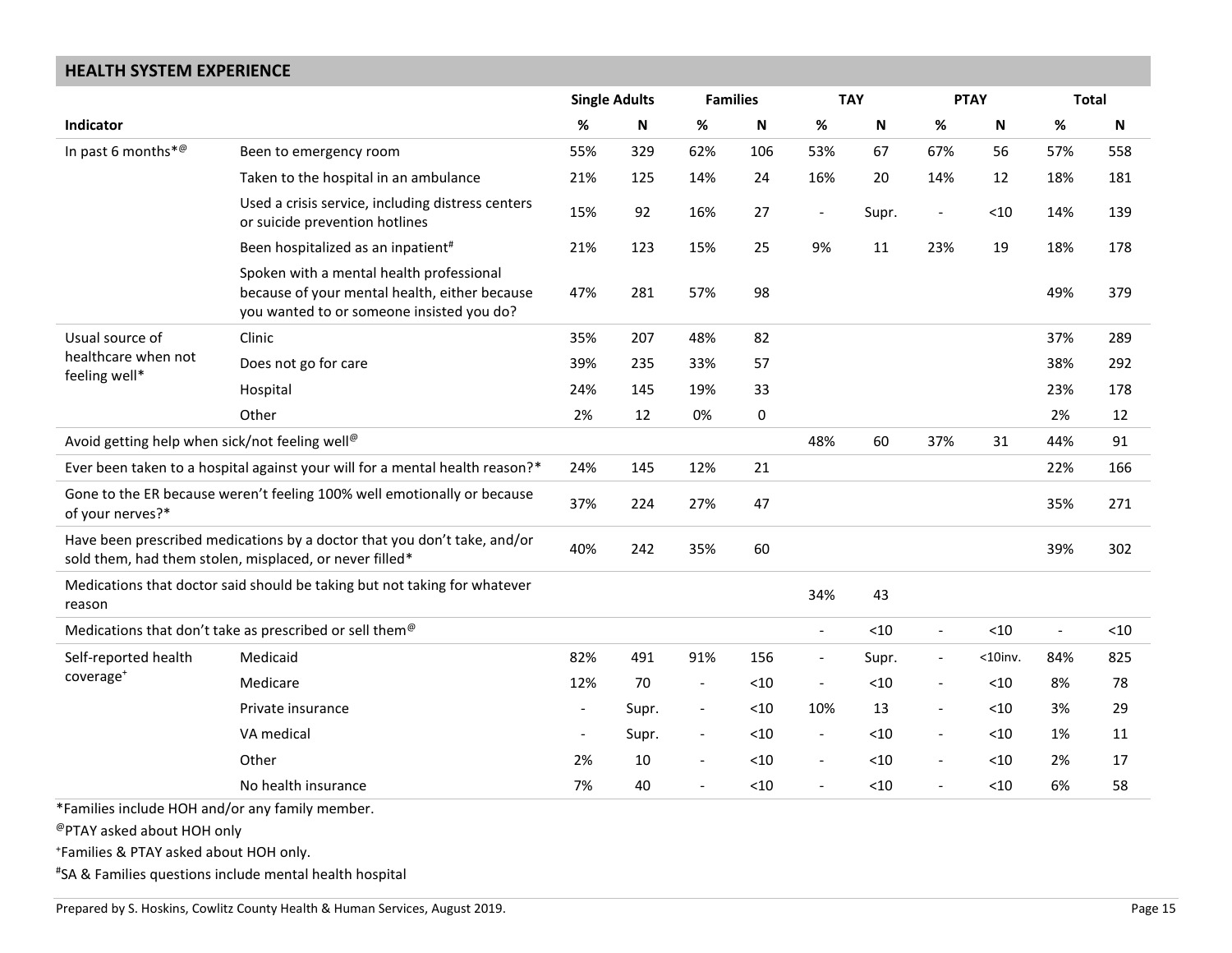### **SELF-REPORTED HEALTH & PSYCHOSOCIAL CONDITIONS**

|                                                                                                                                                              |                          | <b>Single Adults</b> |                          | <b>Families</b> |                          | <b>TAY</b> |                          | <b>PTAY</b>               | <b>Total</b>             |      |
|--------------------------------------------------------------------------------------------------------------------------------------------------------------|--------------------------|----------------------|--------------------------|-----------------|--------------------------|------------|--------------------------|---------------------------|--------------------------|------|
| Indicator                                                                                                                                                    | %                        | N                    | %                        | N               | %                        | N          | $\%$                     | $\boldsymbol{\mathsf{N}}$ | %                        | N    |
| Problems concentrating and/or remembering things*                                                                                                            | 78%                      | 466                  | 72%                      | 123             |                          |            |                          |                           | 76%                      | 589  |
| History of abuse (emotional, physical, psychological, sexual, other) or<br>trauma that you haven't sought help for, and/or which has caused<br>homelessness* | 55%                      | 323                  | 50%                      | 86              |                          |            |                          |                           | 54%                      | 409  |
| Ever been told have learning or developmental disability*                                                                                                    | 44%                      | 266                  | 45%                      | 77              |                          |            |                          |                           | 45%                      | 343  |
| History of serious brain injury or head trauma*                                                                                                              | 40%                      | 241                  | 27%                      | 47              |                          |            |                          |                           | 37%                      | 288  |
| Heart disease, arrhythmia, or irregular heartbeat*                                                                                                           | 35%                      | 207                  | 27%                      | 47              |                          |            |                          |                           | 33%                      | 254  |
| Asthma*                                                                                                                                                      | 32%                      | 191                  | 44%                      | 76              |                          |            |                          |                           | 35%                      | 267  |
| Have a permanent physical disability that limits mobility * $\mathcal{P}$                                                                                    | 30%                      | 180                  | $\overline{\phantom{a}}$ | Supr.           | $\overline{\phantom{a}}$ | $<10$      | $\overline{\phantom{a}}$ | $<10$                     | 23%                      | 225  |
| History of heat stroke/exhaustion*                                                                                                                           | 29%                      | 174                  | 23%                      | 39              |                          |            |                          |                           | 28%                      | 213  |
| Ever been in foster care <sup>+@</sup>                                                                                                                       | 23%                      | 136                  | 28%                      | 48              | 31%                      | 39         | 20%                      | 17                        | 24%                      | 240  |
| Diabetes*                                                                                                                                                    | 20%                      | 122                  | 17%                      | 29              |                          |            |                          |                           | 20%                      | 151  |
| Cancer*                                                                                                                                                      | 14%                      | 81                   | 10%                      | 18              |                          |            |                          |                           | 13%                      | 99   |
| Emphysema*                                                                                                                                                   | $\blacksquare$           | Supr.                | $\overline{\phantom{a}}$ | $<$ 10          |                          |            |                          |                           | 9%                       | 71   |
| Liver disease, cirrhosis, or end-stage liver disease*                                                                                                        |                          | Supr.                | $\overline{\phantom{a}}$ | < 10            |                          |            |                          |                           | 8%                       | 61   |
| History of frostbite, hypothermia, or immersion foot*                                                                                                        | $\overline{\phantom{a}}$ | Supr.                | $\overline{\phantom{a}}$ | $<10$           |                          |            |                          |                           | 8%                       | 58   |
| Kidney disease/end stage renal disease or dialysis*                                                                                                          | 7%                       | 42                   | 8%                       | 14              |                          |            |                          |                           | 7%                       | 56   |
| Tuberculosis*                                                                                                                                                |                          | Supr.                | $\overline{\phantom{a}}$ | < 10            |                          |            |                          |                           | 2%                       | 16   |
| Chronic health issues - liver, kidneys, stomach lungs or heart <sup>@</sup>                                                                                  |                          |                      |                          |                 | 25%                      | 32         | 20%                      | 17                        | 23%                      | 49   |
| Current or past pregnancy, or gotten someone pregnant <sup>@</sup>                                                                                           |                          |                      |                          |                 | $\overline{\phantom{a}}$ | Supr.      | $\overline{\phantom{a}}$ | $<$ 10inv.                | 65%                      | 136  |
| Any family member currently pregnant                                                                                                                         |                          |                      |                          | < 10            |                          |            | $\overline{\phantom{a}}$ | Supr.                     | 8%                       | 19   |
| Difficult to live independently because of mental health/brain issues $^{\circledcirc}$                                                                      |                          |                      |                          |                 |                          | Supr.      | $\overline{\phantom{a}}$ | < 10                      | 16%                      | 32   |
| Difficult to find housing or live independently because of physical<br>disability <sup>@</sup>                                                               |                          |                      |                          |                 | $\overline{a}$           | < 10       | $\overline{\phantom{a}}$ | < 10                      | $\overline{\phantom{a}}$ | < 10 |
| Currently able to take care of basic needs (bathing, getting food, etc) <sup><math>@</math></sup>                                                            |                          |                      |                          |                 | $\overline{\phantom{a}}$ | Supr.      | $\overline{\phantom{a}}$ | $<$ 10inv.                | 91%                      | 191  |
| *Families asked about HOH and/or any family member<br>Families asked about HOH only                                                                          |                          |                      |                          |                 |                          |            |                          |                           |                          |      |

@PTAY asked about HOH only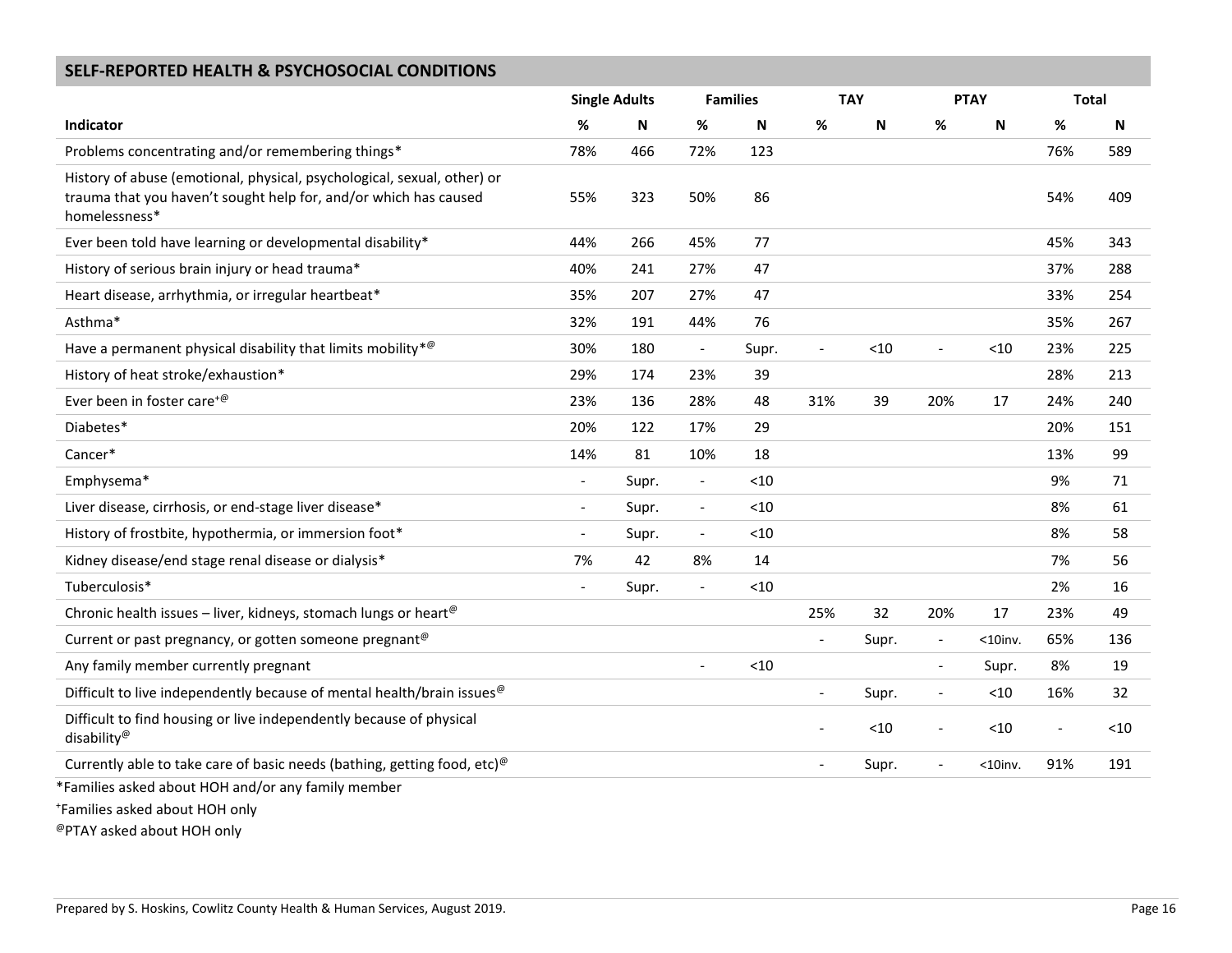### **SELF-REPORTED HEALTH & PSYCHOSOCIAL CONDITIONS (cont.)**

|                                                                                                                  | <b>Single Adults</b> |   | <b>Families</b> |    | TAY                      |        | <b>PTAY</b>              |        | Total                    |       |
|------------------------------------------------------------------------------------------------------------------|----------------------|---|-----------------|----|--------------------------|--------|--------------------------|--------|--------------------------|-------|
| <b>Indicator</b>                                                                                                 | %                    | N | %               | N  | %                        | N      | %                        | N      | %                        | N     |
| Had to leave where you were living or staying because of your physical<br>health <sup>@</sup>                    |                      |   |                 |    | $\overline{\phantom{0}}$ | $<$ 10 | $\overline{\phantom{a}}$ | $<$ 10 | $\overline{\phantom{a}}$ | Supr. |
| HOH reported comorbid medical, mental health, and substance use issues.<br>Are those all the same family member? |                      |   | 57%             | 96 |                          |        |                          |        |                          |       |
| @PTAY asked about HOH only                                                                                       |                      |   |                 |    |                          |        |                          |        |                          |       |

### **HEALTH, SAFETY, & WELLBEING**

|                                                                                                                                                                 |     | <b>Single Adults</b> |                          | <b>Families</b> |                          | <b>TAY</b> |                          | <b>PTAY</b> |      | Total |
|-----------------------------------------------------------------------------------------------------------------------------------------------------------------|-----|----------------------|--------------------------|-----------------|--------------------------|------------|--------------------------|-------------|------|-------|
| <b>Indicator</b>                                                                                                                                                | %   | N                    | %                        | N               | %                        | N          | %                        | N           | $\%$ | N     |
| Been attacked or beaten up since becoming homeless* <sup>@</sup>                                                                                                | 29% | 174                  | 15%                      | 25              | $\overline{\phantom{a}}$ | Supr.      | $\overline{\phantom{a}}$ | $<$ 10      | 24%  | 231   |
| Threatened or tried to harm yourself or anyone else in past year $^{*@}$                                                                                        | 17% | 100                  | $\overline{\phantom{a}}$ | Supr.           | 24%                      | 31         | $\overline{\phantom{a}}$ | $<$ 10      | 16%  | 156   |
| People force or trick you to do things you don't want to do* <sup>@</sup>                                                                                       | 19% | 114                  | 16%                      | 28              | $\overline{\phantom{a}}$ | Supr.      | $\overline{\phantom{a}}$ | $<$ 10      | 17%  | 169   |
| Ever do risky things like exchange sex for money, run drugs for someone,<br>have unprotected sex with someone you don't really know, share a needle,<br>$etc*@$ | 24% | 143                  | 14%                      | 24              | $\overline{\phantom{a}}$ | Supr.      | $\overline{\phantom{a}}$ | $<$ 10      | 19%  | 188   |
| Surveyor observes signs or symptoms of a serious health condition                                                                                               |     | Supr.                | $\overline{\phantom{a}}$ | $<$ 10          |                          |            |                          |             | 8%   | 60    |
| Surveyor observes signs of poor hygiene or daily living skills*                                                                                                 | 26% | 156                  | 13%                      | 22              |                          |            |                          |             | 23%  | 178   |
| Planned activities each day that bring happiness & fulfillment& <sup>®</sup>                                                                                    | 26% | 153                  | 42%                      | 72              | 42%                      | 53         | 31%                      | 26          | 31%  | 304   |
| Friends, family, or other people in life out of convenience or necessity but<br>don't like their company*                                                       | 45% | 266                  | 49%                      | 85              |                          |            |                          |             | 46%  | 351   |
| Friends, family, or other people in your life take your money, cigarettes,<br>drugs/alcohol or get you to do things you really don't want to*                   | 28% | 170                  | 25%                      | 43              |                          |            |                          |             | 28%  | 213   |
| Surveyor observes signs or symptoms of severe, persistent mental illness or<br>severely compromised cognitive functioning                                       | 29% | 175                  | 13%                      | 23              |                          |            |                          |             | 26%  | 198   |
| *Families asked about HOH and/or any family member                                                                                                              |     |                      |                          |                 |                          |            |                          |             |      |       |
| <sup>&amp;</sup> Families asked about HOH and each family member                                                                                                |     |                      |                          |                 |                          |            |                          |             |      |       |

@PTAY asked about HOH only